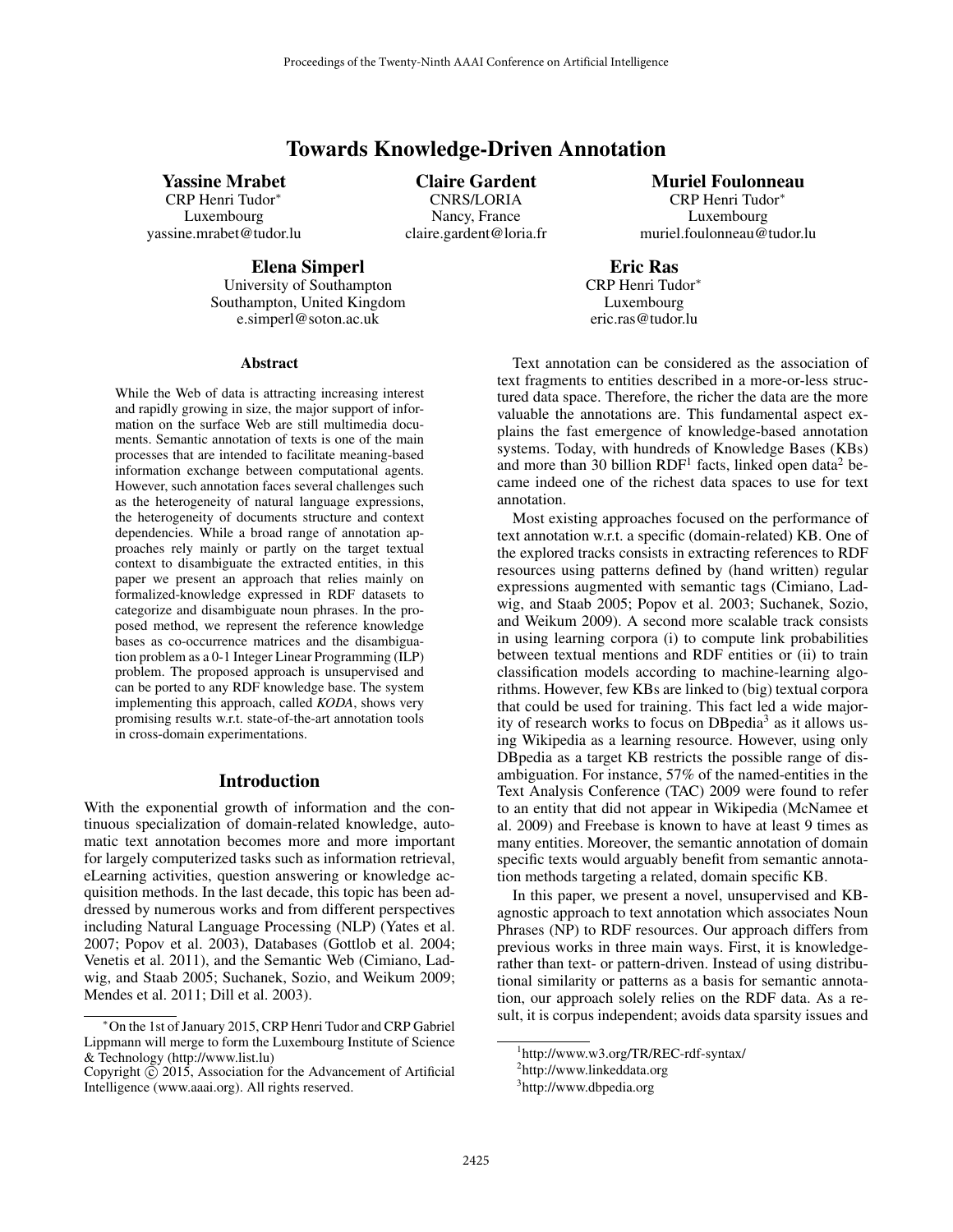eschews the restrictions imposed by hand written patterns (the range of possible annotations is determined by the KB rather than by the patterns). Second, the approach is unsupervised in that it requires neither manual annotation of text with semantic data nor the specification of patterns. This allows for an approach which is KB-agnostic and fully automatic. Third, the semantic annotation is global rather than local in that all text segments are annotated simultaneously rather than individually.

One major issue when annotating text is disambiguation i.e., how to choose, given a set of possible semantic annotations, the correct one in the given context. In our approach, disambiguation is driven by "KB coherence" and semantic annotations are chosen to maximise graph connectedness in the KB. The intuition is that documents are semantically coherent and that preferring the RDF data which are most closely related in the KB mimics the contextual disambiguation provided by the surrounding text.

The paper is structured as follows. We start by situating our work with respect to previous approaches to semantic annotation. We then present our approach and compare the results obtained on 5 different benchmarks with those obtained by state-of-the-art systems. We conclude with pointers for further research.

## Related Works

Several existing methods in information extraction have been reused and adapted for RDF-based annotation. Named entity recognition methods using statistical machine learning and text patterns have been extended with categories defined as classes and instances of domain KBs, e.g. (Popov et al. 2003; Cimiano, Ladwig, and Staab 2005). Several annotation approaches focused on small KBs or on selected subsets of the KB concepts and entities and they did not consider annotating with unrestricted KB elements, especially for large cross-domain KBs such as DBpedia, YAGO or Freebase. In the scope of this paper we are primarily interested in unrestricted annotation w.r.t. large RDF datasets, for detailed surveys of different semantic annotation tools and methods, interested readers are referred to (Gangemi 2013) and (Reeve 2005).

Several approaches and tools addressed the challenge of annotating texts with reference to large (RDF) KBs. For instance, SOFIE (Suchanek, Sozio, and Weikum 2009) allows extending an RDF KB by extracting information from natural language texts. The system proposes a unified approach to pattern selection (relation extraction), entity disambiguation and consistency checking. It represents extraction hypotheses as clauses and solves them with a MAX-SAT solver that maximizes the weight of all the clauses and satisfies the consistency properties (e.g. functionality of properties, useradded domain rules). However, as noted by the authors, the approach is less effective if applied to small batches. This is mainly due to the fact that the solver is forced to annotate all entities and relations, which leads inevitably to wrong annotations if the correct alternative is not available in the documents or in the KB. DBpedia Spotlight (Mendes et al. 2011) is one of the state-of-the-art approaches for the semantic annotation of textual documents with DBpedia and

is widely used in the Semantic Web community. It is based on a vector-space model and associates a "bag-of-words" to each DBpedia resource. The system ranks the DBpedia resources with a cosine similarity measure that is used to compare the vectors associated to DBpedia resources with the vectors representing the textual context of the target textual forms, called Surface Forms (SF) or mentions. In this setting, the semantic relatedness of the resources is not used, except for the "random" implicit links represented through the word-based vectors.

Other approaches considered directly Wikipedia as KB and addressed the task from a "wikification" point of view, i.e. linking the mentions to Wikipedia articles (Han, Sun, and Zhao 2011; Kulkarni et al. 2009; Milne and Witten 2013; Ferragina and Scaiella 2010; Milne and Witten 2008; Mihalcea and Csomai 2007; Ratinov et al. 2011; Cheng and Roth 2013). Existing wikification systems use the prior mention/title or mention/entity probabilities derived from Wikipedia hyperlinks. This probability showed to provide a strong baseline ranging from 70% to 80% in  $F_1$  score. Different techniques are then used on top of this prior disambiguation information such as word-vector-based similarities, machine learning with SVM classifiers or the maximization of the relatedness between candidate Wikipedia articles using the hyperlinks that express often broad "*see also*" semantics.

In contrast to these approaches that rely extensively on the availability of large corpora such as Wikipedia we propose a fully-unsupervised approach that relies only on RDF data and can be ported to KBs that have no linked textual corpora. This approach, called Knowledge-Driven Annotation (*KODA*), does not rely on prior mention/entity probabilities or on similarity features extracted from manually annotated texts, nor does it use machine learning techniques. As input, the proposed approach needs only the KB facts and a set of lexical representation(s) of the KB entities. From a process point of view, we use the concept of global coherence between entities as in several related works cited above. However, we do not rely on wikipedia hyperlinks as a source of relatedness, but only on KB facts expressing explicit semantics. More precisely, we consider two entities as co-occurring in the KB if they are subject and object of the same RDF triple. As the number of properties and triples in a KB is far from being holistic w.r.t. real-world knowledge, we consider only  $\{0, 1\}$  co-occurrence values. Therefore, this second difference with existing approaches can be summarized as statistical vs. semantic relatedness or as statisticallyenhanced vs. purely-semantic relatedness.

# Knowledge-Driven Annotation (*KODA*)

## **Overview**

*KODA* consists in (1) a *retrieval module*, (2) a *disambiguation module* and (3) a *contextual search module* that are executed in sequence for each textual context to be annotated.

In the first Retrieval module, all Noun Phrases (NPs) are extracted from the target text and submitted as keyword queries to a search engine in order to retrieve a list of candidate RDF resources. This is made possible by an offline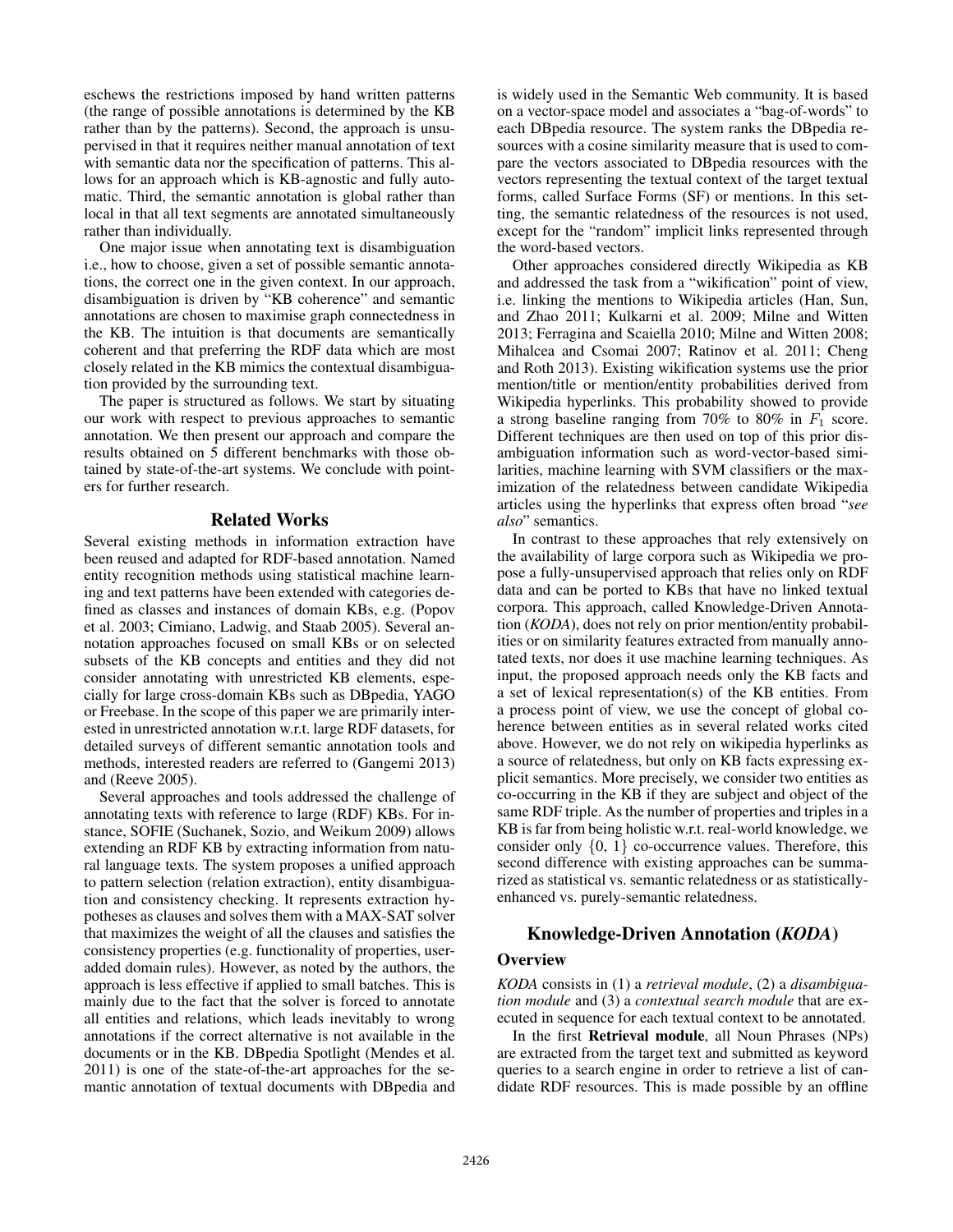indexation of the RDF resources using their Lexical Representations (LRs) (e.g. values of rdfs:label, foaf:name). This indexation is performed by considering each RDF resource as a document that has a URI field and the LRs as textual content.

For a given NP, the search engine will return a list of RDF resources ranked according to the TF-IDF score of their LRs. In order to obtain a fine-grained selection of the NPs in a given sentence, we select only one NP for each branch of its syntactic-parse tree using the TF-IDF scores; i.e. the NP that has the best TF-IDF score is preferred to all its descendant and ancestor NPs. Leaf NPs are also subdivided in different spans that are integrated into the parse tree as "virtual" NPs which can then be selected as potential annotation targets. In the remainder of the paper we will refer to all potential annotation targets as Surface Forms (SFs).

In the second Disambiguation module, *KODA* aims to select only one RDF resource for each SF. As we do not use learning material we built a *divide-and-conquer approach* where the Highly Ambiguous (HA) SFs are processed after the less Ambiguous (A) ones. This distinction is motivated by the fact that highly ambiguous forms have a lot of heterogeneous candidate resources which may flaw the disambiguation process by retrieving correct relationships between noisy/false candidates. The classification of SFs into { *A*, *HA* or *NA* (Non Ambiguous)} is based on the ratio of resources that share the maximal TF-IDF score according to a fixed threshold. For instance, for a threshold of 20, a ratio of 0.8 means that SFs that have more than 16 resources with maximal score are classified as *HA*. To better show the intuitions, let us consider the annotation of the following sentences with DBpedia:

*"Bean was selected by NASA as part of Astronaut Group 3 in 1963. A space was opened for him on the back-up crew for Apollo 9 when fellow astronaut Clifton Williams was killed in an air crash."*

Table 1 shows a subset of the SFs selected by our retrieval algorithm and information on the initial candidate resources for each SF. The high ambiguity threshold ratio has been fixed to 16/20 for this example.

In this disambiguation module, *KODA* processes only the SFs classified as A using a *co-occurrence maximization* process. Disambiguated SFs will then be moved to the *NA* class, SFs that are still in the *A* class after this first run will be moved to the *HA* set. For instance, in the example above, the SFs 2, 4 and 5 will be disambiguated and moved to the *NA* class. This is made possible with the link information provided by the following DBpedia triples:

| dbpedia:Apollo_9        | dbprop:operator | dbpedia:NASA     |
|-------------------------|-----------------|------------------|
| dbpedia:Clifton_Willams | db-owl:type     | dbpedia:NASA     |
| dbpedia:Clifton_Willams | rdf:type        | db-owl:Astronaut |

It the third Contextual Search module, *KODA* tries to disambiguate the SFs in *HA*, using the SFs in *NA* as unambiguous references and a *contextual search* process. Contextual search consists in searching for candidates in the context of the previously selected RDF resources. For instance, searching the SF "Bean" in the KB context of *NA* = {*db*:*NASA Astronaut Group 3, db*:*Apollo 9, db*:*NASA, db*:*Astronaut, db*:*Clifton Willams*} leads to only one candidate, i.e. *db*:*Alan Bean*, which is the correct disambiguation, while the TF-IDF search for "Bean" led to more than 40 candidates with the same maximal score and ranked the correct disambiguation  $49^{th}$ . When several candidates are retrieved by contextual search, they are ranked according to their word-overlap with the SF, in that case disambiguation succeeds if only one candidate has the maximum word-overlap score.

Contextual search is the third and last process in *KODA*. The following section describes in more detail the inner cooccurrence maximization process of the second disambiguation module.

### Co-occurrence Maximization

Two RDF resources are considered as co-occurrent if they appear as subject and object in the same RDF triple. For an efficient computation, we transform the reference RDF KB into a 0-1 co-occurrence matrix in an offline process. The problem resolution is then translated to a 0-1 ILP problem. Basically, this disambiguation problem can be seen as a derivation of the Knapsack problem. However, reasoning on the item (resource) level will lead to a non-linear problem as we want to maximize co-occurrences. In order to have a linear representation we define the problem as the selection of co-occurring pairs of resources. This leads to a straightforward objective function to maximize but requires more elaborated constraints to obtain an exact representation of the original problem. For a set of target SFs:  $F = SF_1, SF_2, ..., SF_n$ , a set of respective candidate resources  $R = \{\{r_{11}, r_{12}, .., r_{s_1}\}, \{r_{21}, r_{22}, .., r_{s_2}\}, ...,$  ${r_{n1}, r_{n2}, \ldots, r_{s_n}}$ , the objective function that needs to be maximized can be represented as:

$$
Z = \sum_{i=1}^{n} \sum_{j=i+1}^{n} \sum_{k=1}^{s_i} \sum_{l=1}^{s_j} w(r_{ik}) \times w(r_{jl}) \times c_{ik,jl} X_{ik,jl} \tag{1}
$$

Where  $w(r_{ik})$  is the TF-IDF score of  $r_{ik}$  for  $SF_i$ ,  $c_{ik,jl} \in$  $\{0, 1\}$  is the co-occurrence value of the resource pair  $(r_{ik},$  $r_{jl}$ ) and  $X_{ik,jl}$  is a boolean variable indicating whether this pair of resources is selected for the maximum (optimal solution) or not. This objective function must be subject to constraints that guarantee that only one candidate resource will be selected for each  $SF \in F$ . We define these constraints with the following semantics:

• A candidate resource  $r_{ik}$  can be selected for a surface form  $SF_i$  iff a co-occurring resource,  $r_{jl}$ , from another surface form  $SF_i$ ,  $i \neq j$  is selected. This is directly translated by the variable definitions.  $X_{ik,jl} = 1$  implies that  $r_{ik}$  is selected for  $SF_i$  and  $r_{jl}$  is selected for  $SF_j$ .

 $selected(r_{ik}, SF_i) \leftrightarrow \exists j, l \ s.t. \ X_{ik,jl} = 1 \lor X_{jl,ik} = 1$ (2)

• For a given pair of surface forms  $(SF_i, SF_k)$ , at most one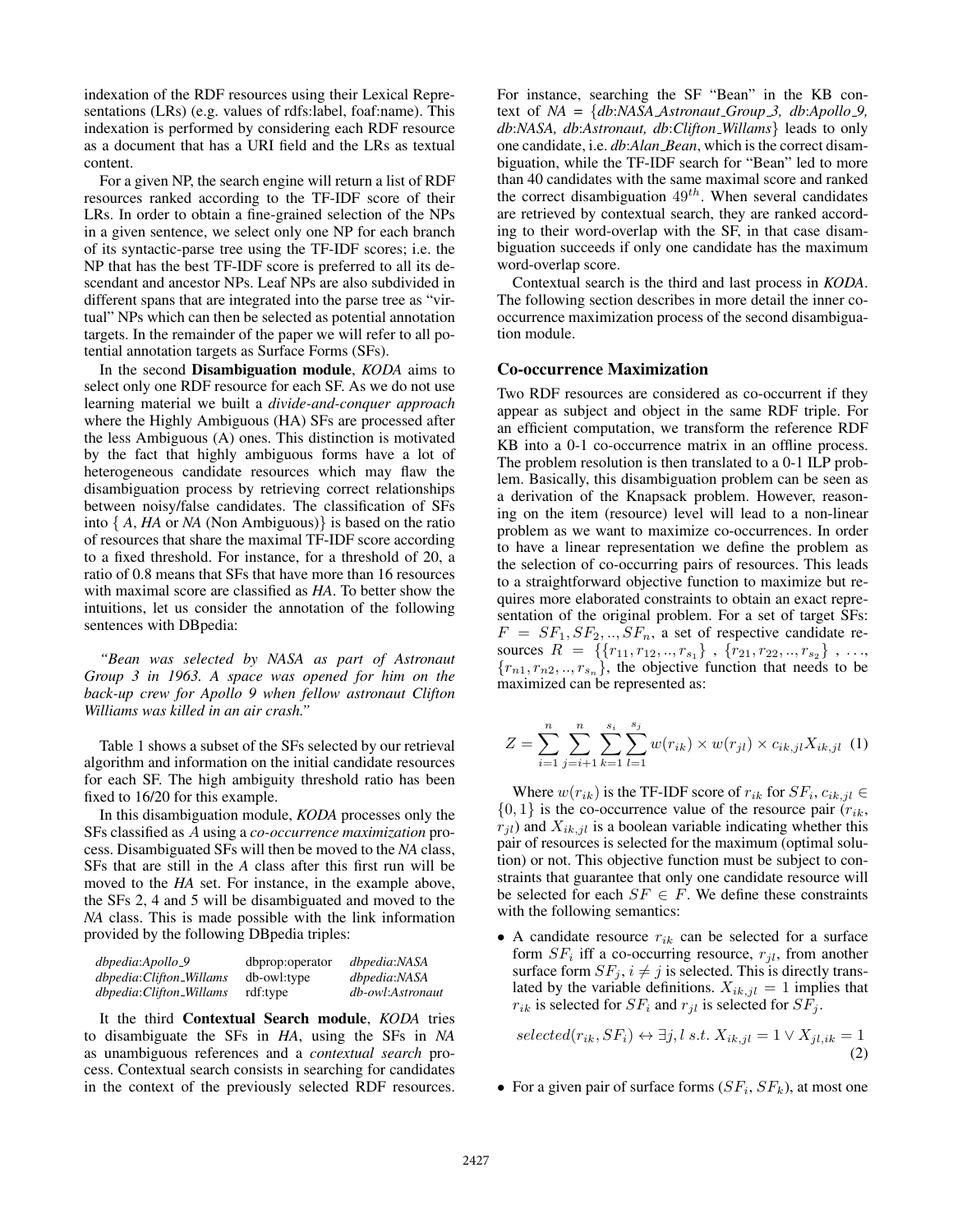| id             | <b>SF</b>                | Correct Disambiguation (CD)    | Results Nb. | MS   | rank of CD | Class            |
|----------------|--------------------------|--------------------------------|-------------|------|------------|------------------|
|                | Bean                     | dbpedia:Alan_Bean              | 1127        | > 40 | >40        | HA               |
| ∍              | <b>NASA</b>              | dbpedia:NASA                   | 456         | 14   | 6          | A                |
| 3              | <b>Astronaut Group 3</b> | dbpedia:NASA_Astronaut_Group_3 | 440 308     |      |            | NA               |
| $\overline{4}$ | astronaut                | db-owl:Astronaut               | 230         | 13   | 12         | A                |
|                | <b>Clifton Williams</b>  | dbpedia:Clifton_Williams       | 11491       | 2    | 3          | $\boldsymbol{A}$ |
| 6              | Apollo 9                 | dbpedia:Apollo_9               | 239 980     |      |            | NA               |

Table 1: Example annotation scenario from our experiments: Results of the retrieval module (MS: number of results with the maximal score, CD: Correct Disambiguation)

resource pair  $(r_{ik}, r_{jl})$  must be selected.

$$
\forall i, j \sum_{k=1}^{s_i} \sum_{l=1}^{s_j} X_{ik,jl} \le 1
$$
 (3)

• If a resource  $r_{ik}$  is selected for a surface form  $SF_i$ , (i.e.  $\exists SF_j$  and  $r_{jm}$  s.t.  $X_{ik,jm} = 1$ ) then  $r_{ik}$  must be selected as well for all other *selected* resource pairs involving  $SF_i$ , represented by  $\forall x, p, X_{ik, xp}$ .

$$
\forall (i, k, j, l) \ s.t. \ c_{ik,jl} \neq 0
$$
  

$$
\exists (x, z) \neq (j, l) \ s.t. \ c_{ik, xz} \neq 0 \rightarrow \sum_{l=1}^{s_j} X_{ik,jl} = \sum_{p=1}^{s_x} X_{ik, xp}
$$
  
(4)

Constraint (2) will be used in the problem translation and result interpretation. Constraints (3) and (4) are the concrete constraints of the maximization problem to be solved. This 0−1 Integer Linear Programming (ILP) problem is satisfiable; besides the trivial 0 solution, another trivial solution is to select a random non-zero co-occurrence between a random pair of SFs (if it exists) and to set all the other co-occurrence variables to 0.

Theorem 1. Constraints (2), (3) and (4) guarantee that for any solution, each candidate surface form  $SF_i$  will have at maximum one selected candidate resource  $r_{ik}$ .

Proof for theorem 1 is provided in the extended version of the paper<sup>4</sup>. Several optimal solutions are possible according to the problem instance. In such cases, all optimal solutions are obtained by iterating the problem solving with additional constraints that prune the previously found solutions. The disambiguation is considered to be successful for a given SF if only one RDF resource is selected by the maximization process.

## Evaluation

As most of the benchmarks in RDF-based text annotation are based on DBpedia, we first implement and test the efficiency of *KODA*<sup>5</sup> on DBpedia in order to have relevant comparison

with state-of-the-art systems. The Stanford CoreNLP API<sup>6</sup> has been used to obtain the NPs and the syntactic-parse trees.  $SolR<sup>7</sup>$  has been used as a search engine for the implementation of the retrieval module.

### Construction of the co-occurrence matrix

We studied the feasibility of the matrix-based representation empirically with DBpedia. The RDF triples were obtained from the latest available DBpedia dump (version 3.9). We considered 3 main files of the dump which contain the instance types, the mapping-based cleaned properties and the raw infobox properties. As expected, the density factor (i.e. the proportion of non zeros in the matrix) is very low: 2.67 10<sup>−</sup><sup>6</sup> . Starting from a theoretic number of co-occurrences of approximately  $1,67$   $10^{13}$  we found a real number of non-zero co-occurrences of  $4.4 \times 10^7$ . The construction of the DBpedia matrix lasted 5.4 hours with relevant partitioning and optimizations of a DBMS (experimental configuration: MySQL InnoDB with 8 Gb RAM and 4-cores laptop).

#### Resources and configuration

We used the DBpedia RDFS labels, the FOAF names and nicknames from the cleaned-properties file<sup>8</sup> and the lexicalization dataset provided by the DBpedia spotlight team<sup>9</sup>. In order to have a coherent input w.r.t. our approach we had to process DBpedia redirections and disambiguation pages. These entities/pages do not correspond to "real-world" entities and do not have associated domain facts. Consequently, DBpedia resources representing disambiguation pages were removed and wiki-redirections were interpreted by adding the redirections' labels as additional lexicalizations to the "real" RDF resources.

*KODA*'s results were obtained by setting the number of first items (resources) returned by SolR queries to 40 for all SFs and the *HA* threshold to 9/20. We used the 0-1 ILP solver  $LpSolve<sup>10</sup>$  as it provided both acceptable performance and accessible implementation. Contexts of more than 10 SFs are automatically split into several independent contexts that preserve sentences segmentation. In our experiments,

<sup>4</sup> http://smartdocs.tudor.lu/koda/aaai-15-ext.pdf

<sup>5</sup>Online demonstration: http://smartdocs.tudor.lu/koda

<sup>6</sup> http://nlp.stanford.edu/software/corenlp.shtml

<sup>7</sup> http://lucene.apache.org/solr/

<sup>8</sup> http://wiki.dbpedia.org/Datasets

<sup>9</sup> http://wiki.dbpedia.org/Lexicalizations

<sup>&</sup>lt;sup>10</sup>http://lpsolve.sourceforge.net/5.5/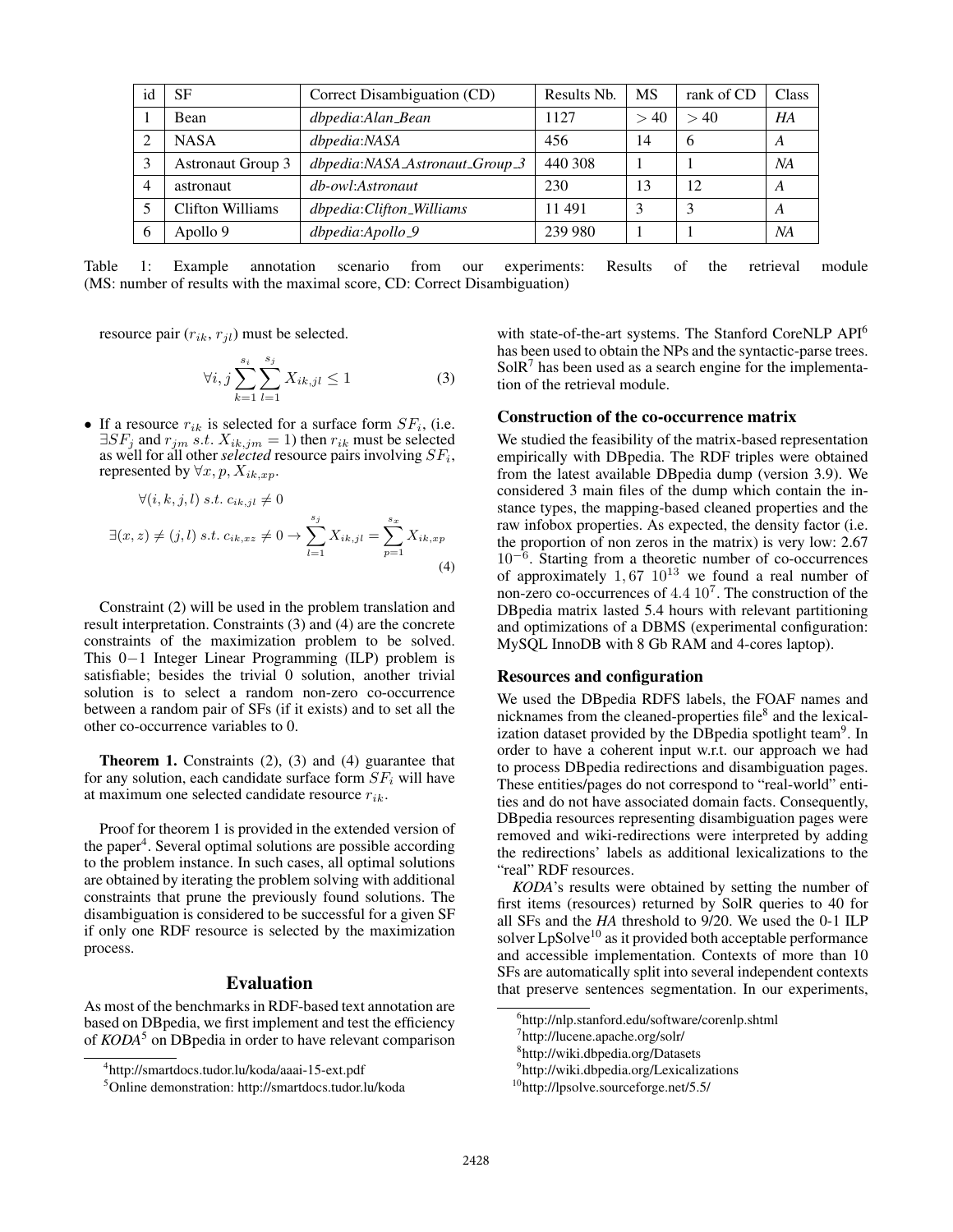the execution time varied from 16 seconds to 173 seconds. The most time-consuming task was syntactic parsing, especially for long sentences. The co-occurrence maximization cost varies according to the number of SFs in the textual context and to the number of candidates of each SF, but it did not exceed 10 seconds in the worst case as it processes subsets of  $\approx 10$  textual mentions in different threads.

## Benchmarks and experimental settings

We performed three experimentations. In the first one we used 3 standard benchmarks from the literature and compared to DBpedia Spotlight and TagMe2 *which was found to have the best results* according to (Cornolti, Ferragina, and Ciaramita 2013). The ACQUAINT benchmark (724 SFs) (Milne and Witten 2008) consists of 50 short documents (25-300 words) extracted from the ACQUAINT text corpus, a collection of newswire stories. The MSNBC data (660 SFs)(Cucerzan 2007) includes the top two stories in the ten MSNBC news categories. In both benchmarks SFs were disambiguated by applying a classifier and manually verifying the detected links. In these wikification benchmarks only "link-worthy" SFs were annotated. Therefore, to assess the coverage of our approach we test it on the IITB corpus proposed in (Kulkarni et al. 2009). The IITB corpus contains more than 19K manual annotations for 103 documents.

In a second experimentation we compare *KODA* to 8 annotation systems using their online demonstrations. For that purpose, we manually built a benchmark of 404 annotated surface forms, called WikiNews. The construction of this benchmark was motivated by the fact that we want a reliable evaluation of the coverage of our approach (which is not possible with ACQUAINT and MSNBC) and an easilyprocessable corpus both in terms of portability and execution time (which is not possible with the IITB corpus). The final gold annotations of the WikiNews corpus were produced by annotating manually (i) 5 news documents from CNN online, published on April 14 2014, and talking about unrelated topics and (ii) 5 documents having the same topic (i.e. Astronauts) collected from Wikipedia abstracts. One annotator performed the manual annotations. The pre-established guideline was to annotate the minimum number of trigger words that were sufficient to refer to the DBpedia resource and to not resolve implicit co-references (e.g. pronouns, hypernyms).

In a third experimentation, we tested the portability of *KODA* to other (domain-specific) KBs using the  $NCI<sup>11</sup>$  and Snomed-CT<sup>12</sup> taxonomies. These two taxonomies do not contain instances but only RDFS/OWL classes and property definitions. The direct co-occurrences are therefore obtained only from *rdfs*:*subClassOf* relations. To obtain more co-occurrences we also considered the concepts that are domain and range of the same property as co-occurrent. As no standard benchmarks are available for these KBs, we constructed a reference corpus,  $PubMed<sub>1</sub>$ , consisting of 312 annotated SFs obtained from 5 PubMed articles about Amygdala, Influenza and Ebola. All corpora used in the experiments as well as the results obtained by *KODA* are available on the project website $^{13}$ .

## Results and discussion

*KODA* achieved the highest F1 score in the first experimentation and outperformed significantly the state-of-theart systems (cf. table 2). This first observation supports our main assumption, i.e. that *unsupervised methods relying only on KB content can achieve efficient annotation without using supplementary corpus-based statistics or corpusbased classification*.

DBpedia Spotlight does not use KB-level coherence and relies mainly on word vectors associated to the RDF resources. Therefore *these results show that global coherence alone is able to significantly outperform learned word vectors for the disambiguation task*. TagMe2 uses Wikipedia's hyperlink anchors  $(\langle a \rangle$  tags) as a predefined list of "recognizable" noun phrases and uses internal Wikipedia hyperlinks to perform a global coherence-based disambiguation. Hence, TagMe2 fails in reaching a high coverage due to its entity detection method based on exact matches according to existing anchors. *KODA* obtained the best precision on the three benchmarks; we explain this mainly by its divideand-conquer approach that addresses the highly ambiguous SFs in the end, when more references have been produced by the disambiguation of the other, less ambiguous forms.

An important performance decrease can be noticed between the IITB corpus and the MSNBC and AQUAINT corpora. This is mainly due to the high heterogeneity of the annotated SFs in IITB which contain many secondary forms such as years and numbers that cannot be disambiguated correctly using the KB-level coherence; they actually add significant noise for coherence-based disambiguation. This observation is supported by the results of TagMe2, which also uses global coherence, and which also had its worst performance on IITB, while the Spotlight system which relies on corpus-based word vectors had actually its best performance on IITB due to its local disambiguation (i.e. each surface form is disambiguated separately).

Many other annotation tools use DBpedia and/or Wikipedia as a background knowledge base, several of them have online demonstrations. In table 3 we present the results obtained on the WikiNews corpus for *KODA* and 8 other systems available online: DBpedia spotlight $14$ , AIDA<sup>15</sup>, Wikipedia Miner<sup>16</sup>, TagMe2<sup>17</sup>, Calais<sup>18</sup>, Cicero<sup>19</sup>,  $FOX<sup>20</sup>$ , and AlchemyAPI<sup>21</sup>. The state-of-the-art systems were manually evaluated w.r.t. the benchmark using their online interfaces. Mentions that have an overlap with a reference mention from the gold set were considered as cor-

<sup>16</sup>http://wikipedia-miner.cms.waikato.ac.nz/demos <sup>17</sup>http://tagme.di.unipi.it/

<sup>11</sup>http://evs.nci.nih.gov/

<sup>12</sup>http://bioportal.bioontology.org/ontologies/SNOMEDCT

<sup>13</sup>http://smartdocs.tudor.lu/koda/datasets.html

<sup>14</sup>http://dbpedia-spotlight.github.io/demo/

<sup>15</sup>https://gate.d5.mpi-inf.mpg.de/webaida/

<sup>18</sup>http://viewer.opencalais.com/

<sup>19</sup>http://demo.languagecomputer.com/cicerolite/

<sup>20</sup>http://139.18.2.164:4444/demo/index.html#!/demo

<sup>21</sup>http://www.alchemyapi.com/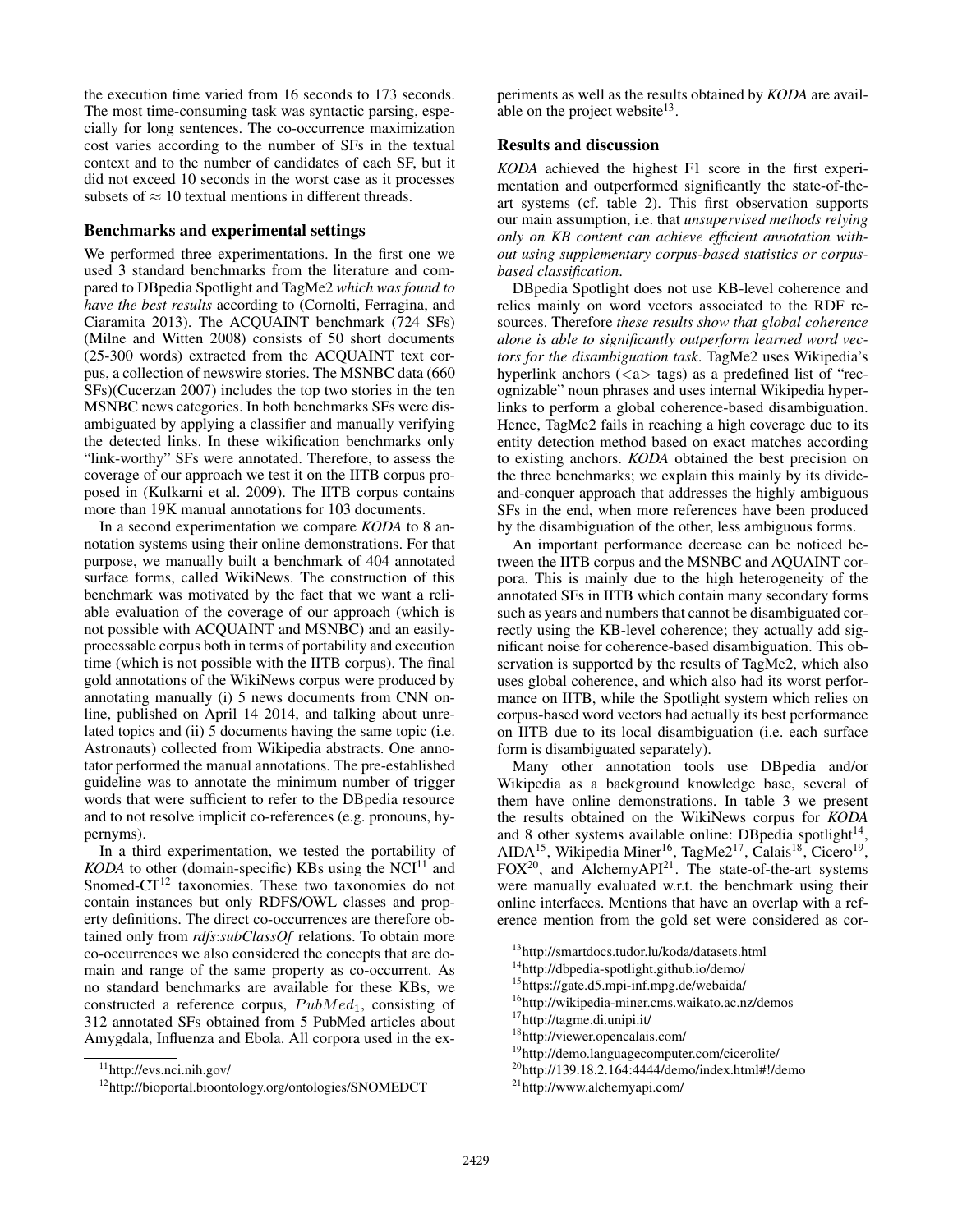| System      | <b>AOUAINT</b> |        |                             | <b>MSNBC</b> |        |             | <b>IITB</b> |        |                |
|-------------|----------------|--------|-----------------------------|--------------|--------|-------------|-------------|--------|----------------|
|             | Precision      | Recall | $F_{\scriptscriptstyle{1}}$ | Precision    | Recall | $F_{\rm 1}$ | Precision   | Recall | $\mathit{F}_1$ |
| Spotlight   | 17.8           | 48.0   | 26                          | 31.7         | 34.7   | 33.1        | 43.4        | 48.9   | 46.0           |
| TagMe2      | 41.2           | 51.4   | 45.7                        | 43.1         | 50.8   | 46.6        | 41.6        | 40.0   | 40.8           |
| <b>KODA</b> | 84.95          | 68.64  | 75.93                       | 90.84        | 78.18  | 84.03       | 82.30       | 54.01  | 65.2           |

Table 2: Precision, Recall and  $F_1$  scores on AQUAINT (724 SFs), MSNBC (660 SFs) and IITB (19K SFs)

|           | <b>KODA</b> | <b>Spotlight</b> | <b>AIDA</b> | WikiMiner | <b>TagMe2</b> | <b>Calais</b> | <b>Cicero</b> | FOX       | Alchemy |
|-----------|-------------|------------------|-------------|-----------|---------------|---------------|---------------|-----------|---------|
| Precision | 81.84%      | 91.91\%          | 65.75%      | 80.84%    | 58.42%        | 87.66%        | 91.79%        | 84.09%    | 77.27%  |
| Recall    | 59.15%      | 30.94%           | 23.76%      | 61.63%    | 66.08%        | 33.41\%       | 44.30%        | 27.47%    | 25.24%  |
| F1        | 68.66%      | 46.29%           | 34.90%      | 69.93%    | 62.01%        | 48.38%        | 59.75%        | $41.41\%$ | 38.05%  |

Table 3: Evaluation on WikiNews (404 SFs)

rect if their semantic annotation (associated RDF resource) is correct. For Calais, as the annotation does not refer directly to DBpedia entities, we converted the annotations using the DBpedia naming procedure<sup>22</sup> and considering the annotated SF as a Wikipedia title. For the other systems, we considered only DBpedia/Wikipedia-based annotations. When a precision/recall knob was available, we selected the maximum-recall parametrization, which corresponds to one of the challenges addressed by *KODA* (i.e. aggressive annotation of unstructured texts). This choice is supported by the results which show that *KODA* has a better recall (up to 2 times better) than 6 systems.

*KODA*'s  $F_1$  score is second (68.66%  $F_1$ ) when compared to the other 8 systems (cf. table 3). Wikipedia Miner performs slightly better with an  $F_1$  score of 69.93%. However, its underlying machine-learned semantic relatedness can not be ported to other knowledge bases if no learning corpus is available. AIDA relies on the Stanford parser to detect named entities; this limits the recall w.r.t. approaches that use the knowledge bases to select the target mentions. *KODA* achieved 59.15% recall with its method using TF-IDF scores to select the best candidate mention for each branch of the syntactic parse trees. TagMe2 also achieved a high recall (66.08%), however, it failed in achieving a high precision (58.42%).

Hence, the observation from the first experimentation is sustained in the second; *the divide-and-conquer approach of KODA made a significant difference in precision w.r.t. systems that use similar global-coherence aspects*. Also, the co-occurrence maximization proposed in *KODA* does not allow to select resources that have no connections (only cooccurring pairs are selected) while existing approaches use the connectedness only as an additional scoring feature.

An analysis of the incorrect annotations produced by *KODA* showed that they are mainly due to the statistical behaviour of the maximization which may force the annotation of some SFs in order to optimize the objective function. On average *KODA* achieved an average F-measure of 73.45%

on 4 different open-domain benchmarks with a fully unsupervised approach that relies only on the KB content and uses no textual patterns, no learning corpora and no prior disambiguation information.

|           | Snomed-CT | NCI    | DB pedia  |
|-----------|-----------|--------|-----------|
| Precision | 83.8%     | 82.44% | 76.37%    |
| Recall    | 38.14%    | 34.61% | 44.55%    |
| $F_1$     | 52.42%    | 48.75% | $56.27\%$ |

Table 4: *KODA* results on  $PubMed<sub>1</sub>$  (312 SFs) with 3 KBs

In a first portability test, we deployed *KODA* with domainspecific taxonomies: i.e. Snomed-CT and NCI and tested its performance on the  $PubMed<sub>1</sub>$  corpus. As *KODA* is KBagnostic, its application to these biomedical taxonomies did not require any implementation change. The obtained performance however depends on the richness of the reference KBs in terms of relationships and in terms of lexical representations.

This aspect is highlighted when we compare the results obtained by these two KBs with the results obtained by DBpedia (cf. table 4). While both domain-related taxonomies obtained the best precision, DBpedia performed better in recall, mainly due to its size and to the number of available lexical representations for each RDF resource. Taxonomies are not the best competitors to populated KBs such as DBpedia, however, this first portability study shows that the approach is still efficient in terms of precision even when ported to domain-specific KBs that lack a rich set of relationships. In this experiment these few co-occurrences still allowed to retrieve 30.9% of the correct annotations for NCI and 30.3% of the correct annotations for SNOMED.

Another important aspect of text annotation with RDF KBs is the adequacy of the KB with the annotated text. In coming work we plan to derive automatically a score to characterize this adequacy according to the ambiguity level, the number of retrieved RDF resources and the number of KB-

<sup>22</sup>http://wiki.dbpedia.org/Datasets#h434-3